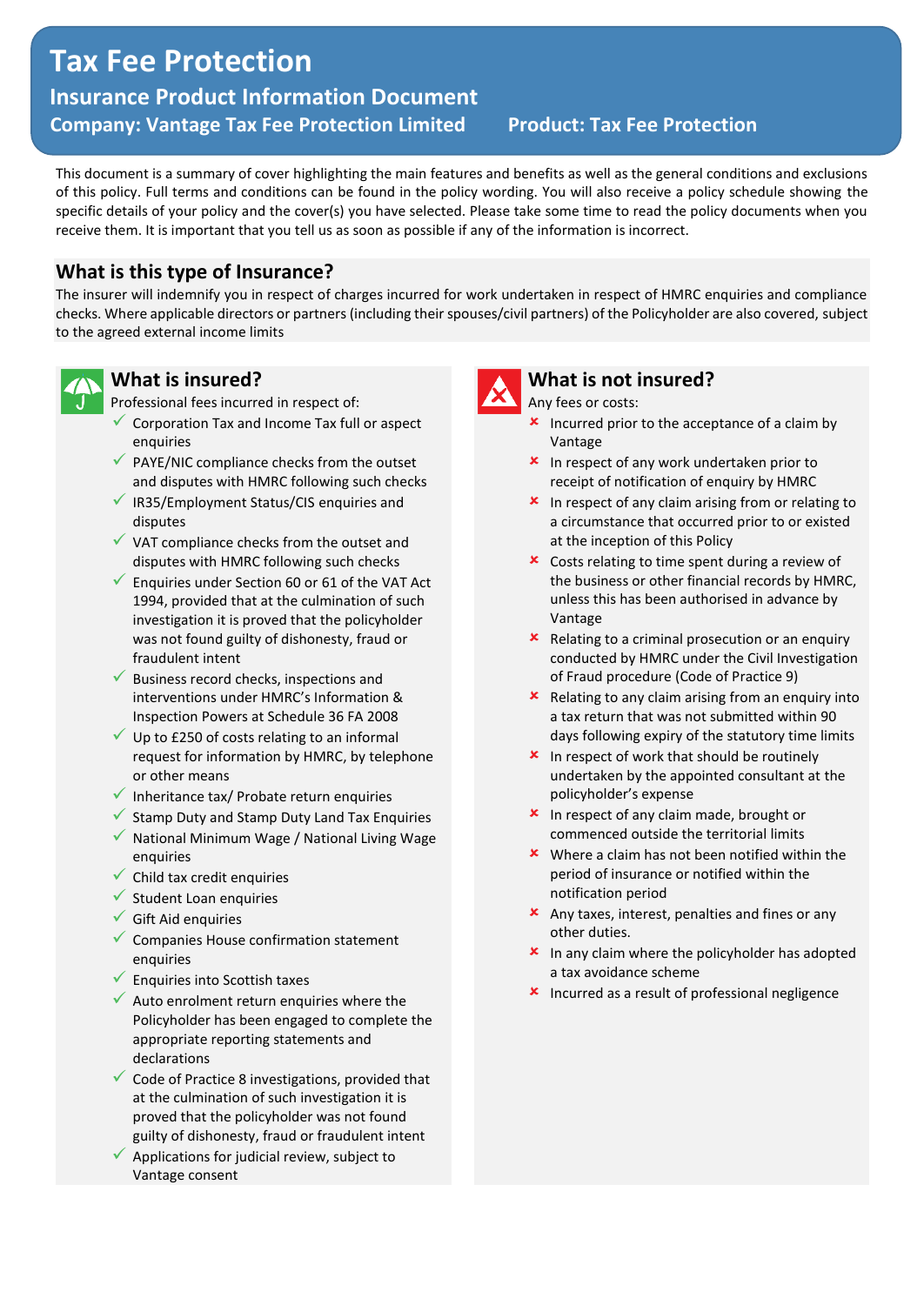

# **Are there any restrictions on cover?**

- HMRC enquiries under Code of Practice 8: £10,000 any one claim and in the annual aggregate
- Judicial Review applications: £10,000 any one claim and in the annual aggregate
- All other enquiries: £100,000 any one claim and in the annual aggregate



#### **Where am I covered?**

The policy provides cover within the territorial limits of the United Kingdom of Great Britain and Northern Ireland.



## **What are my obligations?**

You must provide full and accurate information to all questions asked. Your answers must be true to the best of your knowledge and belief. Your answers will form part of the statement of facts on which your policy will be based. If you become aware that information you have given us is inaccurate or has changed, you must inform us as soon as possible. Failure to do this may invalidate your policy and claims may not be paid.



#### **When and how do I pay?**

Your accountant will confirm the premium payment options that are available to you, before cover is bound.



# **When does the cover start and end?**

Your cover will start and end on the dates stated in your policy documents.



### **How do I cancel the contract?**

This policy may be cancelled in writing at any time by you by giving immediate written notice to Vantage. Vantage may also cancel this Policy by giving 30 days written notice to the you. In the event of cancellation the you will be entitled to a full refund of premium if the Policy is cancelled within the first 14 days or refund of a proportionate part of the premium corresponding to the un-expired period of insurance where the Policy is cancelled after the first 14 days. There will be no refund of premium if you have notified a claim during the period of insurance.

#### **Your Insurer**

This insurance policy has been arranged by Vantage Tax Fee Protection Limited an Appointed Representative of Vantage Protect Limited and underwritten by HCC International Insurance Co PLC. Vantage Protect Limited is authorised and regulated by the Financial Conduct Authority. HCC International Insurance Co PLC is authorised and regulated by the Prudential Regulation Authority and is regulated by the Financial Conduct Authority. This can be checked on the Financial Services Register at www.fca.org.uk/register or by contacting them on 0800 111 6768.

# **Making a claim**

If you need to make a claim under this policy, you must provide Vantage with full details of your claim as soon as possible.

- Calling us on 0116 274 9192
- Emailing us at claims@vantagefeeprotect.com
- Writing to us at: Claims Department Vantage Fee Protect Windsor House Troon Way Business Centre Humberstone Lane Thurmaston Leicestershire LE4 9HA

**On all correspondence please tell us you have a Vantage Tax Fee Protection policy and provide the reference number shown in the policy wording along with the unique policy number from your policy certificate. This will help us to validate your policy details and deal with your claim as quickly as possible.**